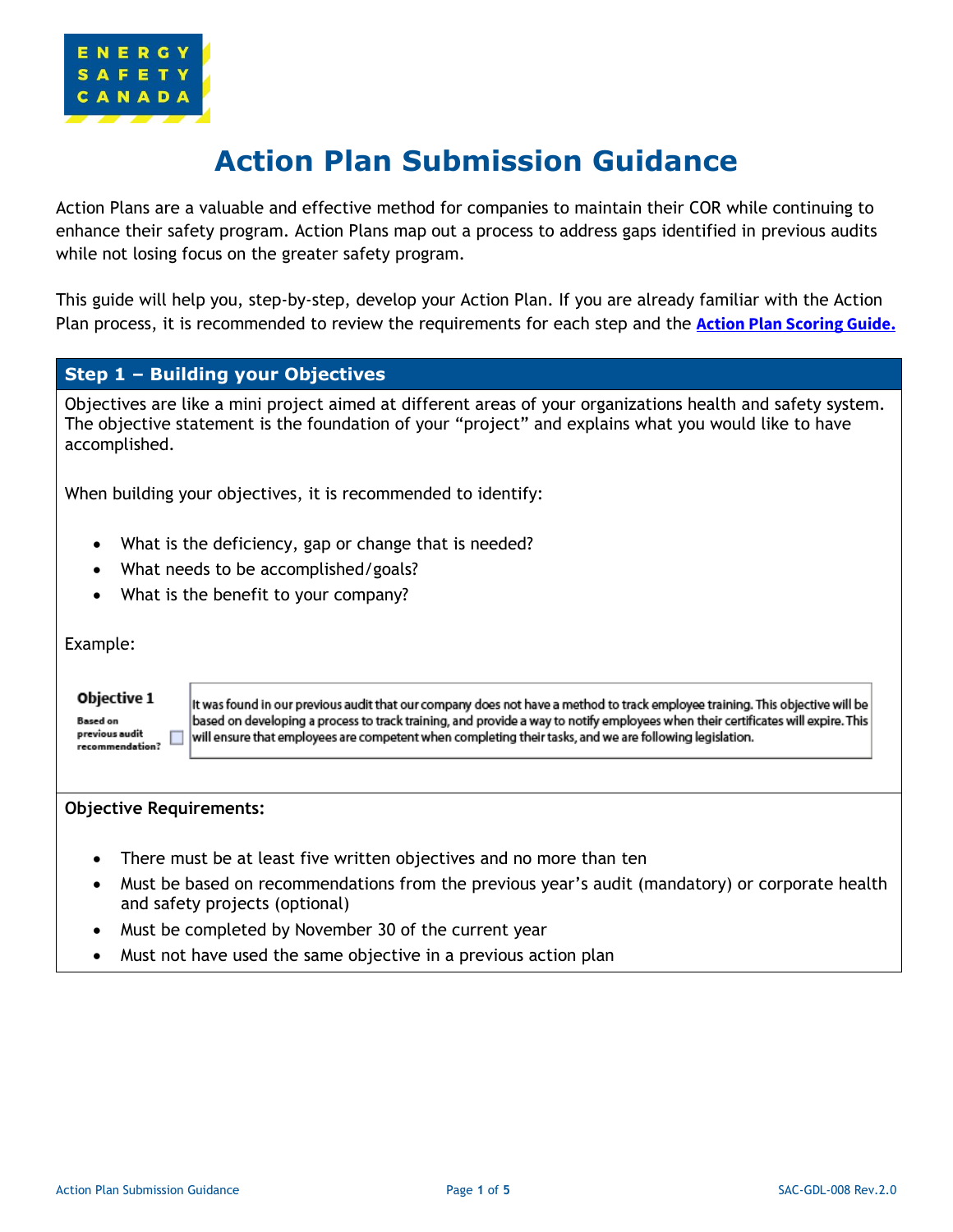

## **Step 2 – Developing Milestones**

Milestones are short terms goals that lead to your overall objective. They are often referred to as the "building blocks" or "stepping stones" of a project. If you achieve the milestones along the way, then you are moving in the right direction to achieve your overall goal.

Use the **[Action Plan Scoring Guide](#page-4-0)** at the end of these instructions to help determine what kind of milestones may be needed to achieve your objectives.

Example:

**Milestones** (list of milestones or significant tasks to complete objective; min 2 - max 5)

Develop a tracking spreadsheet in excel that includes turning cells red when a certificate expires, and yellow 3 months before expiry.

#### **Milestone Requirements:**

- There must a minimum of 2 milestones per objective with a maximum of 5
- Milestones should be specific, measurable, attainable, realistic and timely
- Milestones should provide enough detail to give the reader a clear picture of what will be accomplished. This can include specific departments, positions within the company, type of training, computer programs used etc.

### **Step 3 – Assigning Responsibility**

Assigning an individual or group to each milestone will ensure the accountability system is being followed and that everyone has a clear understanding of their specific roles within the objective.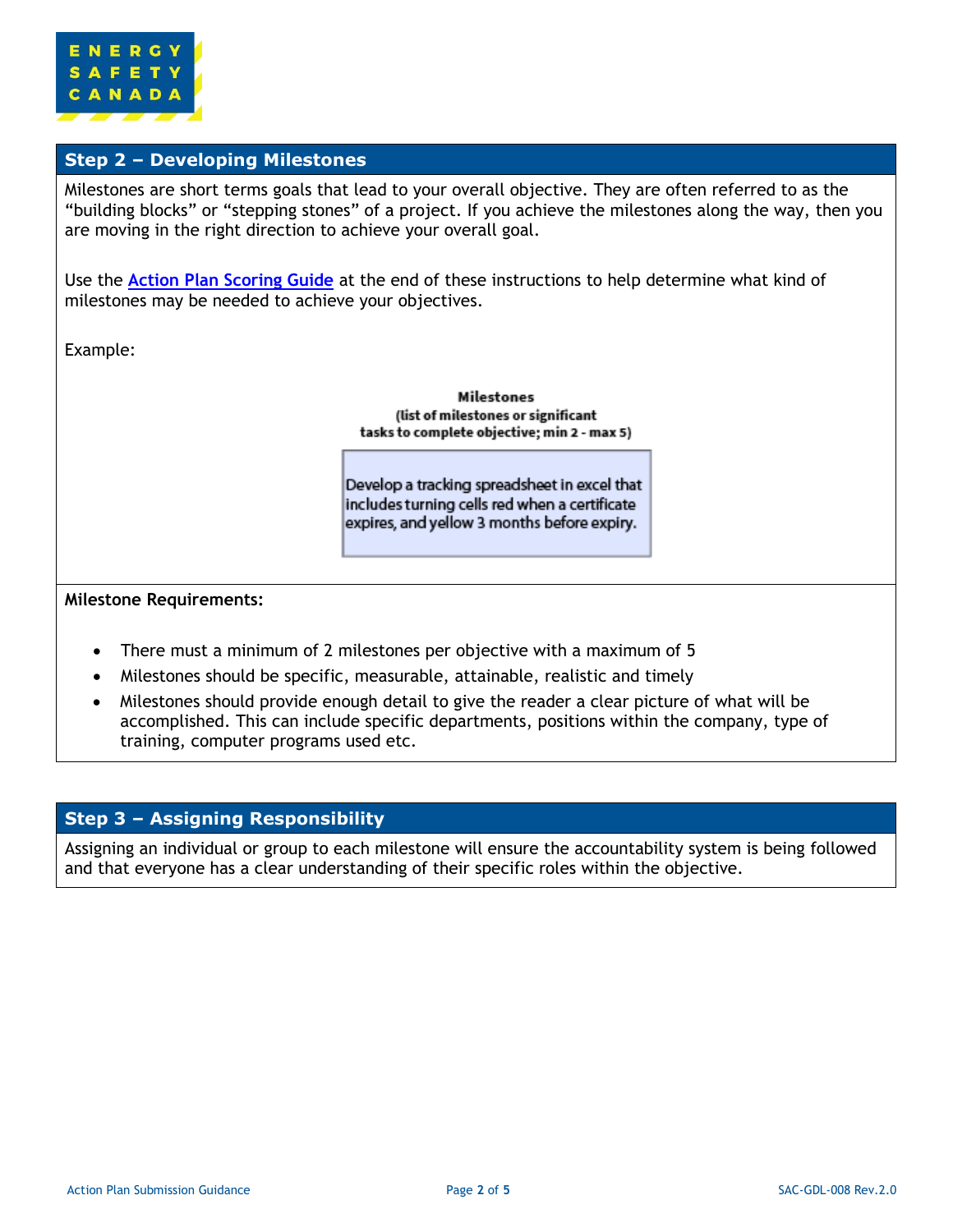

## **Step 4 – Set Target Dates**

Setting a target date for each milestone will ensure whoever is assigned the responsibility will have an expectation for when it should be completed.

As each milestone will have an impact on completing your overall objectives and could affect other milestones, it is critical to ensure timelines are being followed and a schedule is set.

#### **Target Date Requirements:**

• Milestones must begin in the current year and be completed by no later than November 30 of the current year.

**Note:** Not meeting the target date will not affect your Action Plan if the milestone is completed by November 30 of the current year. The target date is intended to keep your organization on a schedule, so the overall objective is completed on time.

## **Step 5 – Determine your Deliverables**

Each milestone requires a deliverable that confirms completion of each milestone to be submitted to Energy Safety Canada.

Deliverables by themselves aren't the objective, rather, they chart the path to reach it. The more deliverables you complete on time, the better your chances of meeting the objective on schedule.

Example:

#### **Deliverables**

Submit 10 certificates that verifies supervisors have completed training for Accident Investigations.

#### **Deliverable Requirements:**

- The number of samples that will be provided
- When submitting revised policies and forms, you must provide both the previous document and the updated version. Please indicate under deliverables that both will be submitted.
- Specific details on what type of document will be submitted (e.g. email, memo, meeting minutes, sign off, schedules, PowerPoints, spreadsheets, pictures etc.)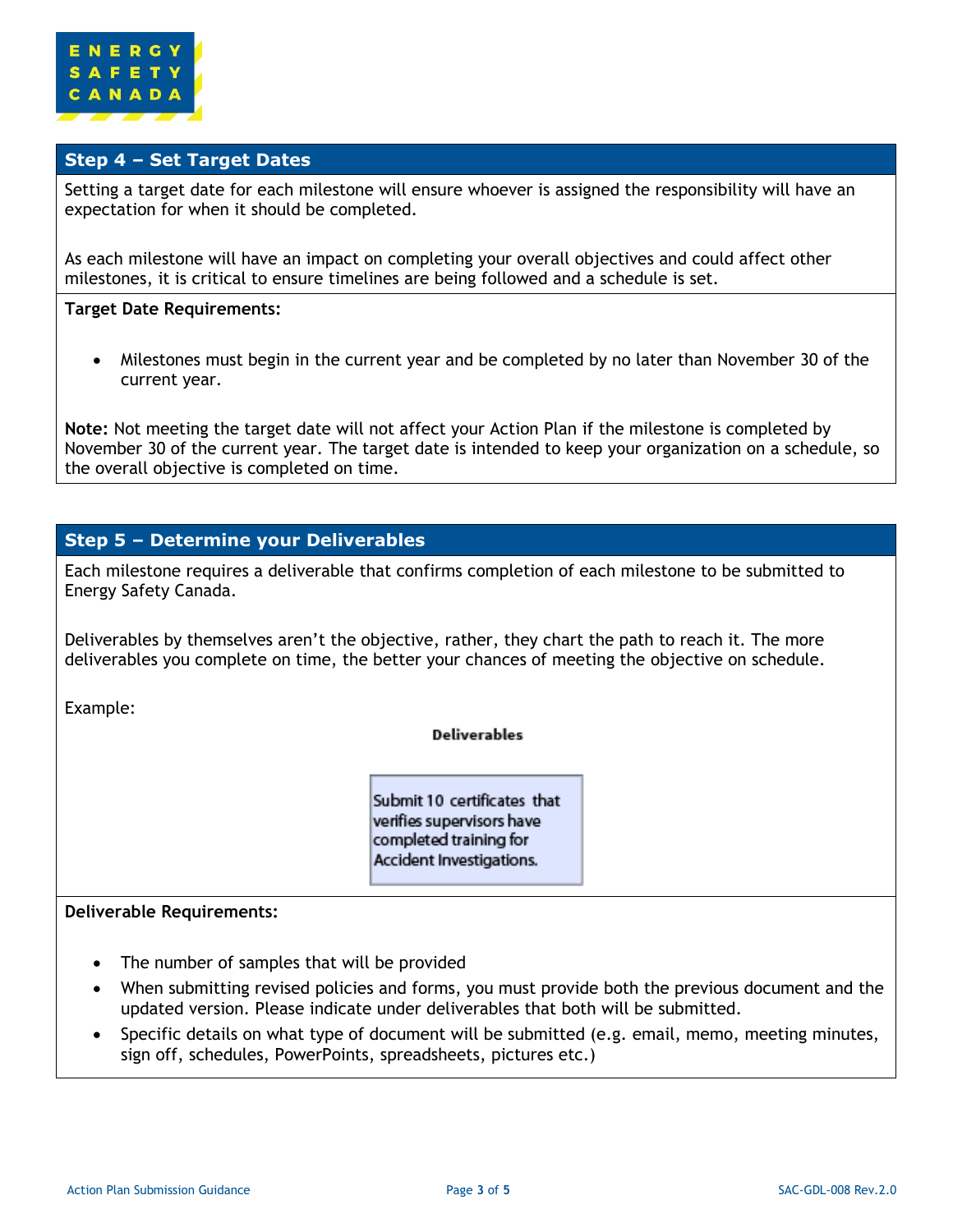

## **Step 6 – Assigning Points to Each Milestone**

Points are based on the approximate time it will take to complete the milestone and the resources needed. An **[Action Plan Scoring Guide](#page-4-0)** has been developed to assist you with this process and is included at the end of these instructions.

Using the scoring guide will ensure that objectives and milestones are significant enough to meet government standards and reduce review processing time.

#### **Point Requirements:**

- The scoring guide should be used as a reference when assigning points to each milestone. If you think more points should be awarded then what the guide indicates, it must be justified in the notes at the bottom of each objective.
- Overall points must total 100 points for all objectives combined. This allows Energy Safety Canada to determine the percentage completeness of the Action Plan.
- If you find something not included in the guide, please use your judgement based on how the other areas are scored